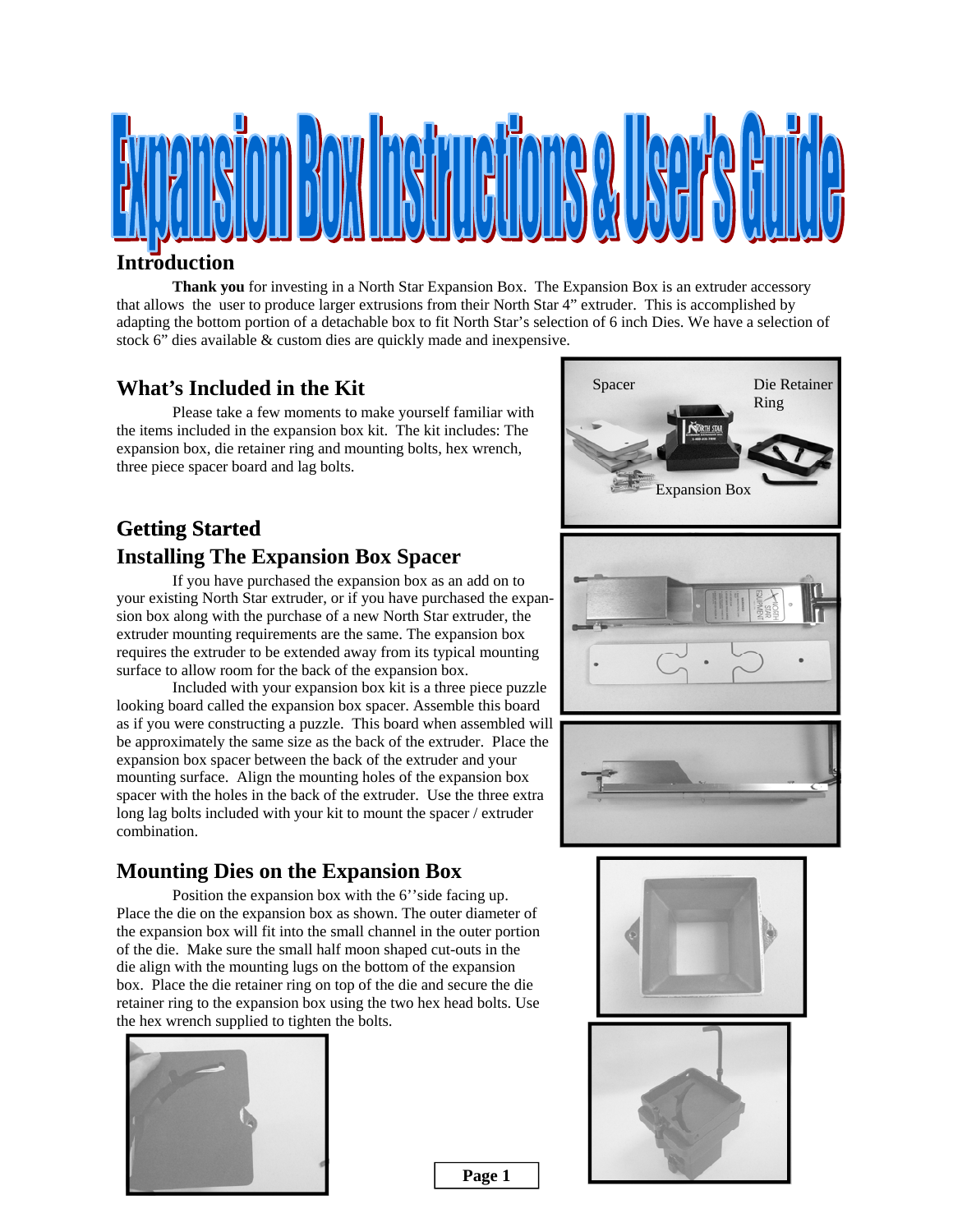### **Mounting the Expansion Box to the Extruder**

 Unscrew the mounting bolts on the bottom of the extruder to allow the slots in the upper portion of the expansion box to easily slide onto the bolts. Align the top portion of the expansion box to the clay box on the extruder. Tighten the bolts securely, but do not over tighten. No gasket is required, but if you notice excessive amounts of clay escaping between the extruder and the expansion box, slightly tighten the appropriate bolt. Again, do not over tighten. Small amounts of clay squeezing out at this junction are normal and you should not be concerned.

## **Extruding with the Expansion Box**

 *USE SOFT CLAY !* - Most problems with extrusions can be linked to clay with low moisture content. If it's easy to throw, it's perfect for extruding.

#### **Preloading the Expansion Box**

 Preloading of the Expansion Box with soft clay is required before actual extruding can take place. Form 3 loaves of soft clay slightly smaller than the barrel of the extruder. Load clay as shown, pushing clay into the expansion box with the extruder plunger until clay fills both the expansion box and the barrel of the extruder.

 To achieve a fully formed non-distorted extrusion the user must extrude enough clay through the expansion box to establish a continuous clay column where no voids or air pockets exist. It is normal that as you begin, your extrusion will at first want to curl - cut off and recycle this portion when your clay is firm enough to handle. As you continue extruding it will straighten out on its own.



#### **Removing the Extrusion**

 The extrusion may be removed with a wire tool or similar device. Use the bottom of the die retainer ring for your cut-off reference.

 Larger extrusions are more likely to be damaged when handling. Allow the extrusion to dry somewhat longer than usual before removing from the expansion box (a hair dryer is an excellent way to speed up the process) and use a supportive transporting device such as a hod or mold to move your extrusion to your work table.







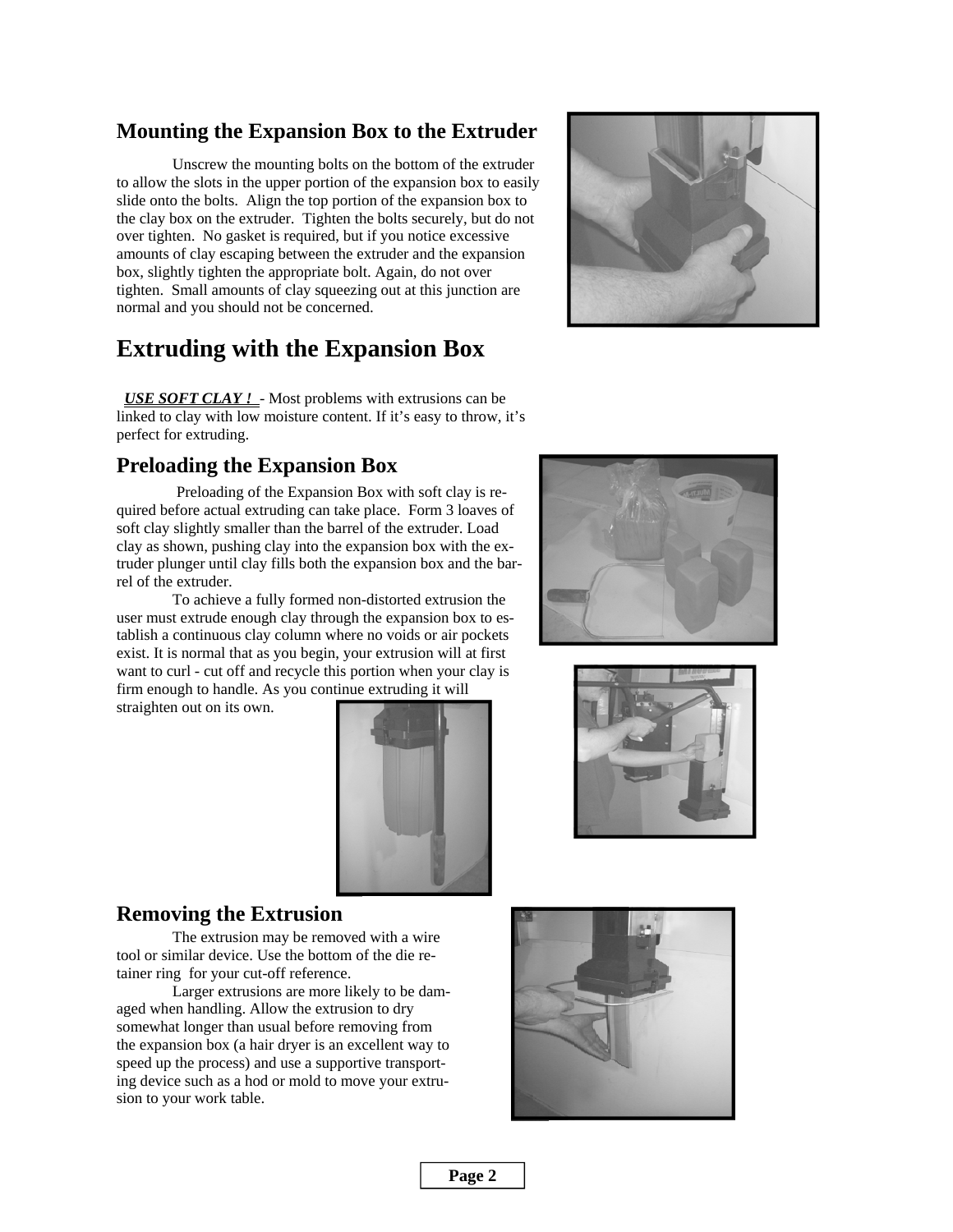## **Cleaning the Expansion Box**

## **Removing the Clay**

1.) Push the extruder plunger down to the end of it's travel.

- 2.) Remove the die retainer ring.
- 3.) Add clay to the clay barrel.

4.) Press down on the handle until the clay column separates the die from the bottom of the expansion box - about 1 inch. You may have to increase this separation a bit more if your die includes the die brace.

5.) Wire-off the die.

6.) Add clay to the clay barrel again.

7.) Push the extruder plunger down to the end of it's travel. The clay that was shaped by the expansion box should now be visible. Grab the protruding clay column, and with a downward rocking motion pull the clay from the expansion box. Normally, this effort will also remove the last inch of clay from the extruder clay box as well.

8.) Remove the expansion box to clean the junction of the expansion box and the extruder, if necessary.











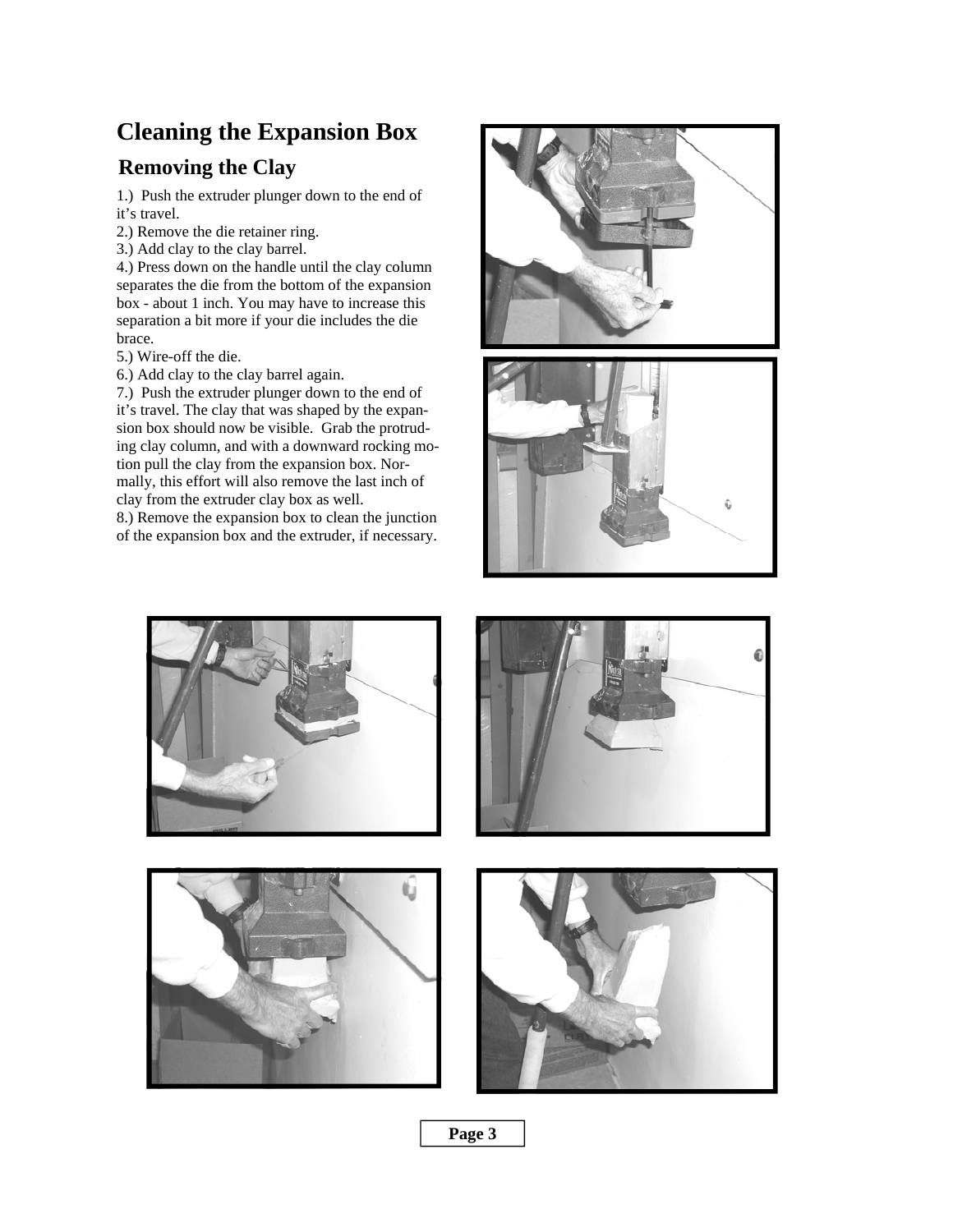

**DIRECTIONS: Remove and copy the following page. Simply draw on the outline exactly what is wanted in actual size, centered on the "X". Make the clearest, sharpest lines possible. Ink from a fine point drawing pen is ideal. Give all available dimensions. If we have even a few, we can usually infer the others very accurately.** 

**Notice that the Standard die template is superimposed over that for the Big Blue die. The z-shaped black line represents the Z-brace path on the Standard die. Ignore it if designing a solid die. The brace path is straight on Big Blue dies. Again, ignore it if designing a solid die.** 

**If you give a contact name and number, we will call if we do not understand what is wanted or if we have a suggestion about another way to do it.** 

# **We make dies of almost any material for any hand or power extruder or pug mill. We routinely work in aluminum, plastic, wood, steel, hardboards, stainless, etc.**

**For machines other than North Star extruders, simply trace the outline of any existing die (including all mounting holes) on plain paper. Then draw the cavity desired and specify the material. Again, give all available dimensions. Handle these by mail only. Do not fax! We will contact you with a quote before proceeding.** 

> **Mail drawing to: North Star Equipment P.O. Box 189, Cheney, WA 99004**

**or fax to (800) 447-3293 or (USA) (509) 235-9203. Allow 14 days.** 

| <b>Custom Die Price Schedule</b><br>Effective March 1, 2008 and subject to change without notice. No stock numbers assigned - order by<br>description. Allow 14 days. North Star reserves the right to add a surcharge on very complicated dies.<br>Customer will be notified if that is necessary.<br>Custom dies for extruders or pug mills other than North Star are by quote only. |                         |
|----------------------------------------------------------------------------------------------------------------------------------------------------------------------------------------------------------------------------------------------------------------------------------------------------------------------------------------------------------------------------------------|-------------------------|
| <b>Description</b>                                                                                                                                                                                                                                                                                                                                                                     | <b>Price per cavity</b> |
| Standard (4") solid die from your drawing                                                                                                                                                                                                                                                                                                                                              | \$25.00                 |
| Standard (4") hollow die from your drawing                                                                                                                                                                                                                                                                                                                                             | 45.00                   |
| Big Blue (6") solid die from your drawing                                                                                                                                                                                                                                                                                                                                              | 45.00                   |
| Big Blue (6") hollow die from your drawing                                                                                                                                                                                                                                                                                                                                             | 65.00                   |